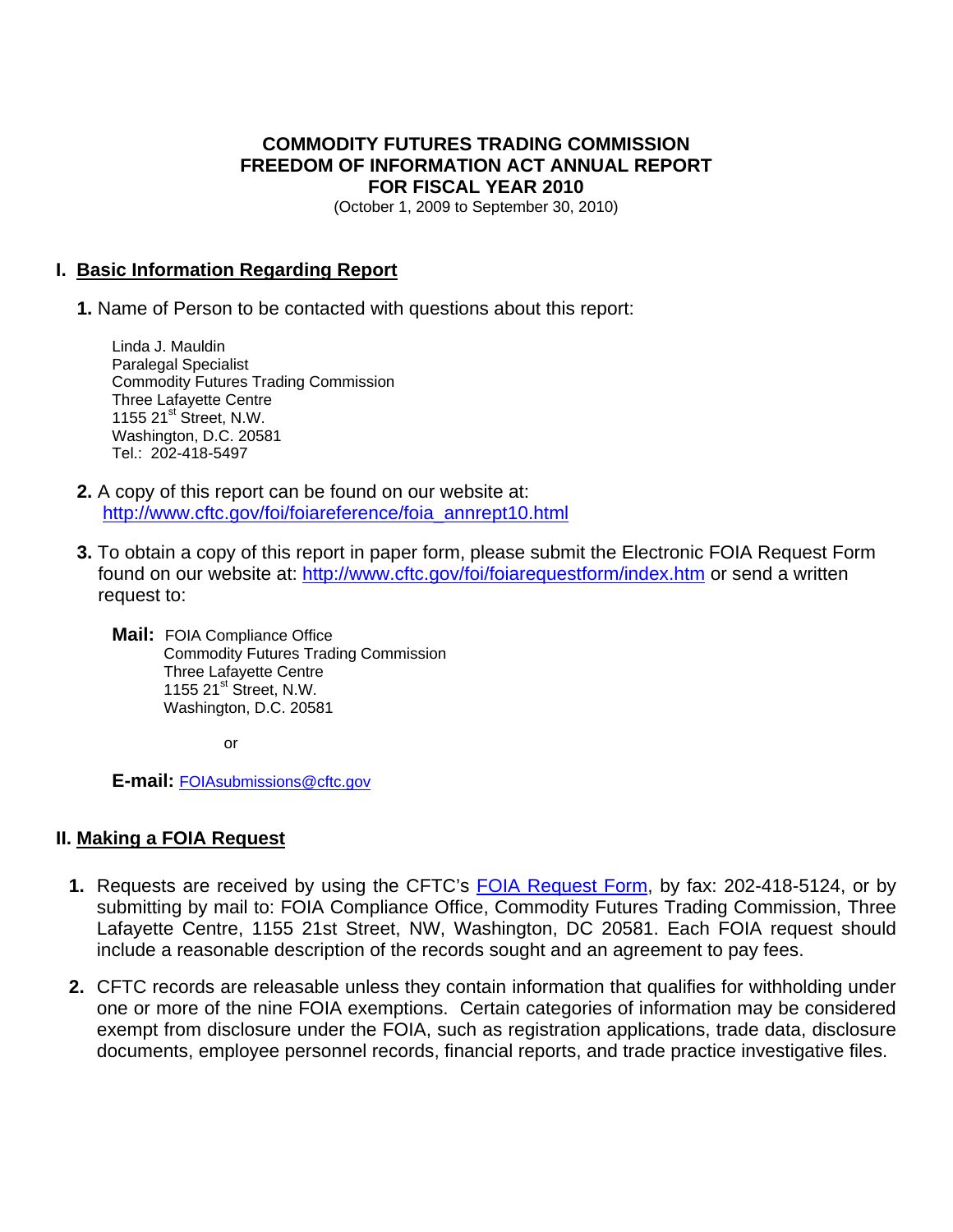# **III. Acronyms, Definitions, and Exemptions**

**1.** Agency acronyms or terms:

# **a. "CFTC" or "Commission"** - Commodity Futures Trading Commission

- **2.** Definitions:
	- **a. Administrative Appeal** a request to a federal agency asking that it review at a higher administrative level a FOIA determination made by the agency at the initial request level.
	- **b. Average number** the number obtained by dividing the sum of a group of numbers by the quantity of numbers in the group. For example, of 3, 7, and 14, the average number is 8.
	- **c. Backlog**  the number of requests or administrative appeals that are pending at an agency at the end of the fiscal year that are beyond the statutory time period for a response.
	- **d. Component**  for agencies that process request on a decentralized basis, a "component" is an entity, also sometime referred to as an Office, Division, Bureau, Center, or Directorate, within the agency that processes FOIA requests. The FOIA now requires that agencies include in their Annual FOIA Report data for both the agency overall and for each principal component of the agency.
	- **e. Consultation**  the procedure whereby the agency responding to a FOIA request first forwards a record to another agency for its review because that other agency has an interest in the document. Once the agency in receipt of the consultation finishes its review of the record, it responds back to the agency that forwarded it. That agency, in turn, will then respond to the FOIA requester.
	- **f. Exemption 3 statute** a separate federal statute prohibiting the disclosure of a certain type of information and authorizing its withholding under FOIA subsection (b)(3).
	- **g. FOIA Request**  a FOIA request is generally a request to a federal agency for access to records concerning another person (i.e., a "third-party" request), or concerning an organization, or a particular topic of interest. FOIA requests also include requests made by requesters seeking records concerning themselves (i.e., "first-party" requests) when those requesters are not subject to the Privacy Act, such as non-U.S. citizens. Moreover, because all first-party requesters should be afforded the benefit of both the access provisions of the FOIA as well as those of the Privacy Act, FOIA requests also include any first-party requests where an agency determines that it must search beyond it Privacy Act "systems of records" or where a Privacy Act exemption applies, and the agency looks to FOIA to afford the greatest possible access. All requests which require the agency to utilize the FOIA in responding to the requester are included in this report.

 Additionally, a FOIA request includes records referred to the agency for processing and direct response to the requester. It does not, however, include records for which the agency has received a consultation from another agency. Consultations are reported separately in Section XII of this report.

**h. Full Grant** – an agency decision to disclose all records in full in response to a FOIA request.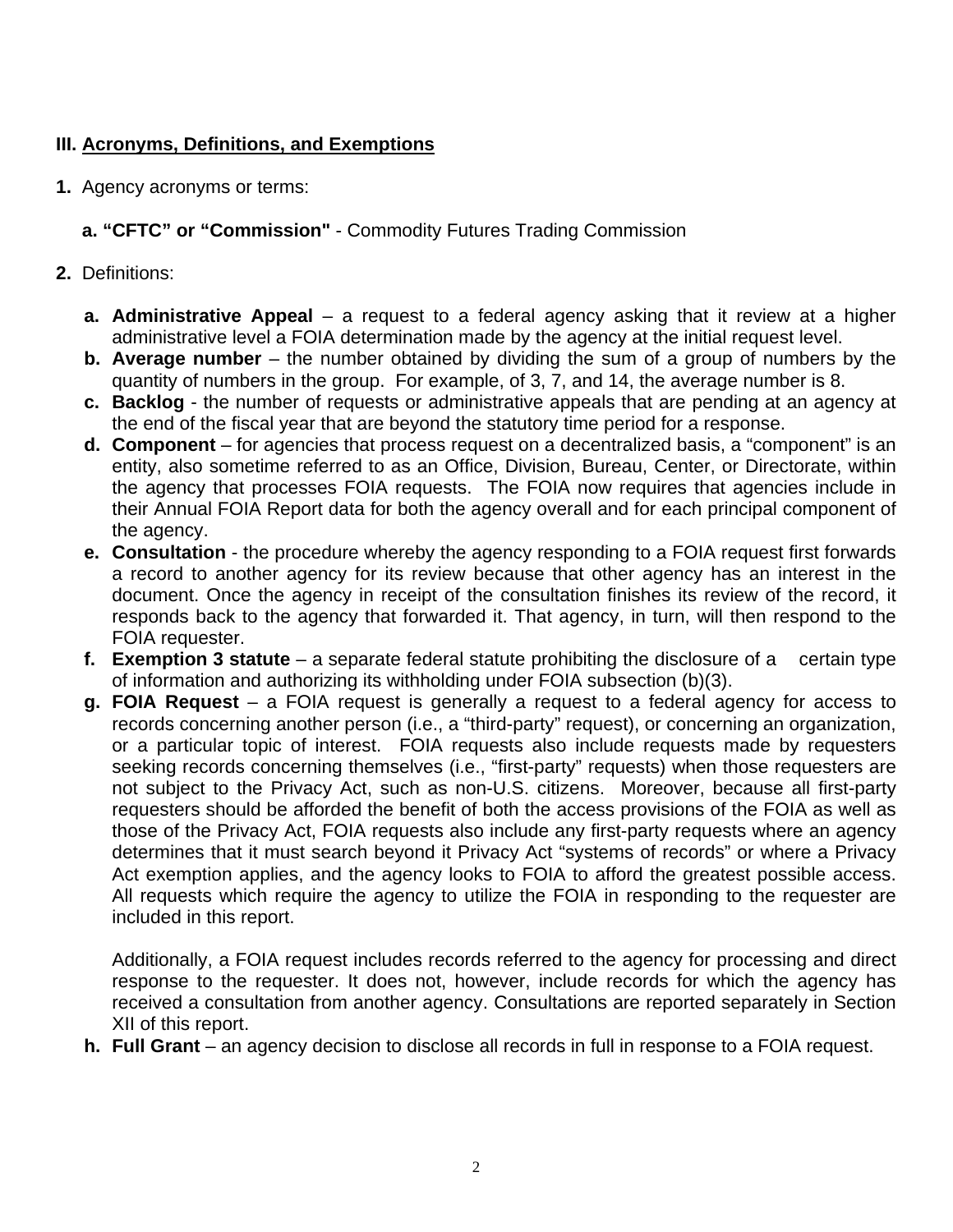- **i. Full Denial** an agency decision not to release any records in response to a FOIA request because the records are exempt in their entireties under one or more of the FOIA exemptions, or because of a procedural reason, such as when no records could be located.
- **j. Median number** the middle, not average, number. For example, of 3, 7, and 14, the median number is 7.
- **k. Multi-Tracking Processing** a system in which simple requests requiring relatively minimal review are placed in one processing track and more voluminous and complex requests are placed in one ore more other tracks. Requests granted expedited processing are placed in yet another track. Requests in each track are processed on a first in/first out basis.
	- **i.** Expedited Processing an agency will process a FOIA request on an expedited basis when a requester satisfies the requirements for expedited processing as set forth in the statue and in agency regulations.
	- **ii.** Simple Request a FOIA request that an agency using multi-track processing places in its fastest (non-expedited) track based on the low volume and/or simplicity of the records requested.
	- **iii.** Complex Request a FOIA request that an agency using multi-track processing places in a slower track based on the high volume and/or complexity of the records requested.
- **I. Partial Grant/ Partial Denial** an agency decision to disclose portions of the record and to withhold other portions that are exempt under the FOIA, or to otherwise deny a portion of the request for a procedural reason.
- **m. Pending Request or Pending Administrative Appeal**  a request or administrative appeal for which an agency has not taken final action in all respects.
- **n. Perfected Request** a request for records which reasonably describes such records and is made in accordance with published rules stating the time, place, fees (if any) and procedures to be followed.
- **o. Processed Request or Processed Administrative Appeal** a request or administrative appeal for which an agency has taken final action in all respects.
- **p. Range in Number of Days** the lowest and highest number of days to process requests or administrative appeals.
- **q. Time Limits** the time period in the Freedom of Information Act for an agency to respond to a FOIA request (ordinarily 20 working days from proper receipt of a "perfected" FOIA request).

# **3. FOIA Exemptions:**

- **a. Exemption 1:** classified national defense and foreign relations information
- **b. Exemption 2:** internal agency rules and practices
- **c. Exemption 3:** information that is prohibited from disclosure by another federal law
- **d. Exemption 4:** trade secrets and other confidential business information
- **e. Exemption 5:** inter-agency or intra-agency communications that are protected by legal privileges
- **f. Exemption 6:** information involving matters of personal privacy
- **g. Exemption 7:** records or information compiled for law enforcement purposes, to the extent that the production of those records (A) could reasonably be expected to interfere with enforcement proceedings, (B) would deprive a person of a right to a fair trial or an impartial adjudication, (C) could reasonably be expected to constitute an unwarranted invasion of personal privacy, (D) could reasonably be expected to disclose the identity of a confidential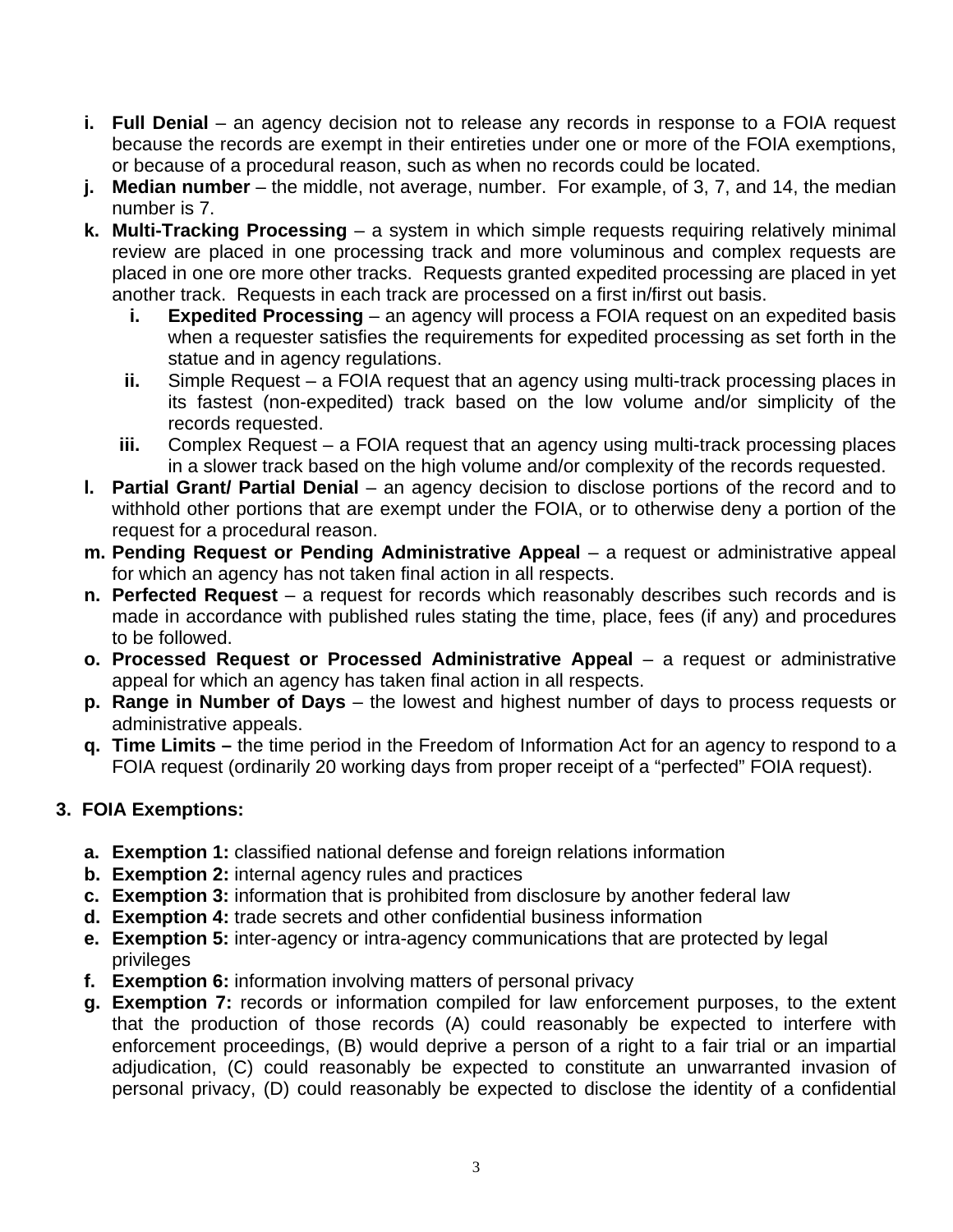- **h. Exemption 8:** information relating to the supervision of financial institutions
- **i.** Exemption 9: geological information on wells

# **IV. EXEMPTION 3 STATUTES**

**A.** Exemption 3 Statutes Relied upon to Withhold Information

| <b>Statute</b>                                                          | <b>Type of Information Withheld</b>                                                                                                                                                                                            | Case<br><b>Citation</b>                                               | <b>Number of Times</b><br>Relied upon per<br><b>Component</b> | <b>Total Number of</b><br><b>Times Relied upon</b><br>by Agency |
|-------------------------------------------------------------------------|--------------------------------------------------------------------------------------------------------------------------------------------------------------------------------------------------------------------------------|-----------------------------------------------------------------------|---------------------------------------------------------------|-----------------------------------------------------------------|
| Section 8(a) of<br>the Commodity<br>Exchange Act, 7<br>U.S.C. $§ 12(a)$ | Business transactions or market<br>positions of any person and trade<br>secrets or names of customers, and<br>any data or information concerning<br>or obtained in connection with any<br>pending investigation of any person. | The use of<br>Section 8(a)<br>has not been<br>challenged in<br>court. | 13                                                            | 13                                                              |

### **V. FOIA REQUESTS**

**A.** Received, Processed and Pending FOIA Requests:

|                   | Number of<br><b>Requests Pending</b><br>as of Start of Fiscal<br>Year: | <b>Number of Requests</b><br><b>Received in Fiscal</b><br><u>Year:</u> | Number of<br><b>Requests</b><br><b>Processed in</b><br><b>Fiscal Year:</b> | <b>Number of Requests</b><br>Pending as of end of<br><b>Fiscal Year:</b> |  |
|-------------------|------------------------------------------------------------------------|------------------------------------------------------------------------|----------------------------------------------------------------------------|--------------------------------------------------------------------------|--|
| <b>CFTC Total</b> | 14                                                                     | 158                                                                    | 153                                                                        | 19                                                                       |  |

 **B.(1)** Disposition of FOIA Requests – All Processed Requests:

|                             |                                       | n                             | U)                         |                  | # of Full Denials Based on Reasons Other than Exemptions |                 |                                               |                                                          |                                   |                                      |          |                                     |              |
|-----------------------------|---------------------------------------|-------------------------------|----------------------------|------------------|----------------------------------------------------------|-----------------|-----------------------------------------------|----------------------------------------------------------|-----------------------------------|--------------------------------------|----------|-------------------------------------|--------------|
|                             | Grants<br>$\bar{5}$<br>৳<br>$\ddot{}$ | œ<br>o<br>æ<br>$\ddot{}$<br>ပ | ಠ<br>ω<br>ш<br>ω<br>≏<br>ō | 용<br>œ<br>O<br>- | ≝<br>o<br>с<br>о<br>ပ<br>ω<br>o<br>≃                     | ັດ<br>ਰ<br>With | ω<br>Φ<br>Ιœ<br>ᠭᢐ<br>пı<br>≃<br>Φ<br>٥<br>ШL | ⋗<br>ω<br>ᠭᠣ<br>ഗ<br>--<br>စ္ၿ<br>ᠭᢐ<br>٥<br>ω<br>≃<br>œ | o<br>ഗ<br><u>ය</u><br>≃<br>Φ<br>œ | n<br>o<br>Φ<br>ື<br>ω<br>ō<br>≃<br>z | ate<br>ω | . .<br>л,<br>ᠭᠣ<br>ш<br>$\ast$<br>ω | <b>Total</b> |
| <b>CFTC</b><br><b>Total</b> | 61                                    | 34                            | 10                         | 34               |                                                          | 11              |                                               |                                                          |                                   | 3                                    |          |                                     | 153          |

 **B.(2)** Disposition of FOIA Requests – "Other" Reasons for "Full Denials Based on Reasons Other than Exemptions" from Sections V, B(1) Chart:

|            | Description of "Other" Reasons for Denials from Chart B(1) & Number of<br><b>Times Those Reasons Were Relied Upon</b> | <b>TOTAL</b> |
|------------|-----------------------------------------------------------------------------------------------------------------------|--------------|
| CFTC Total | n/a                                                                                                                   |              |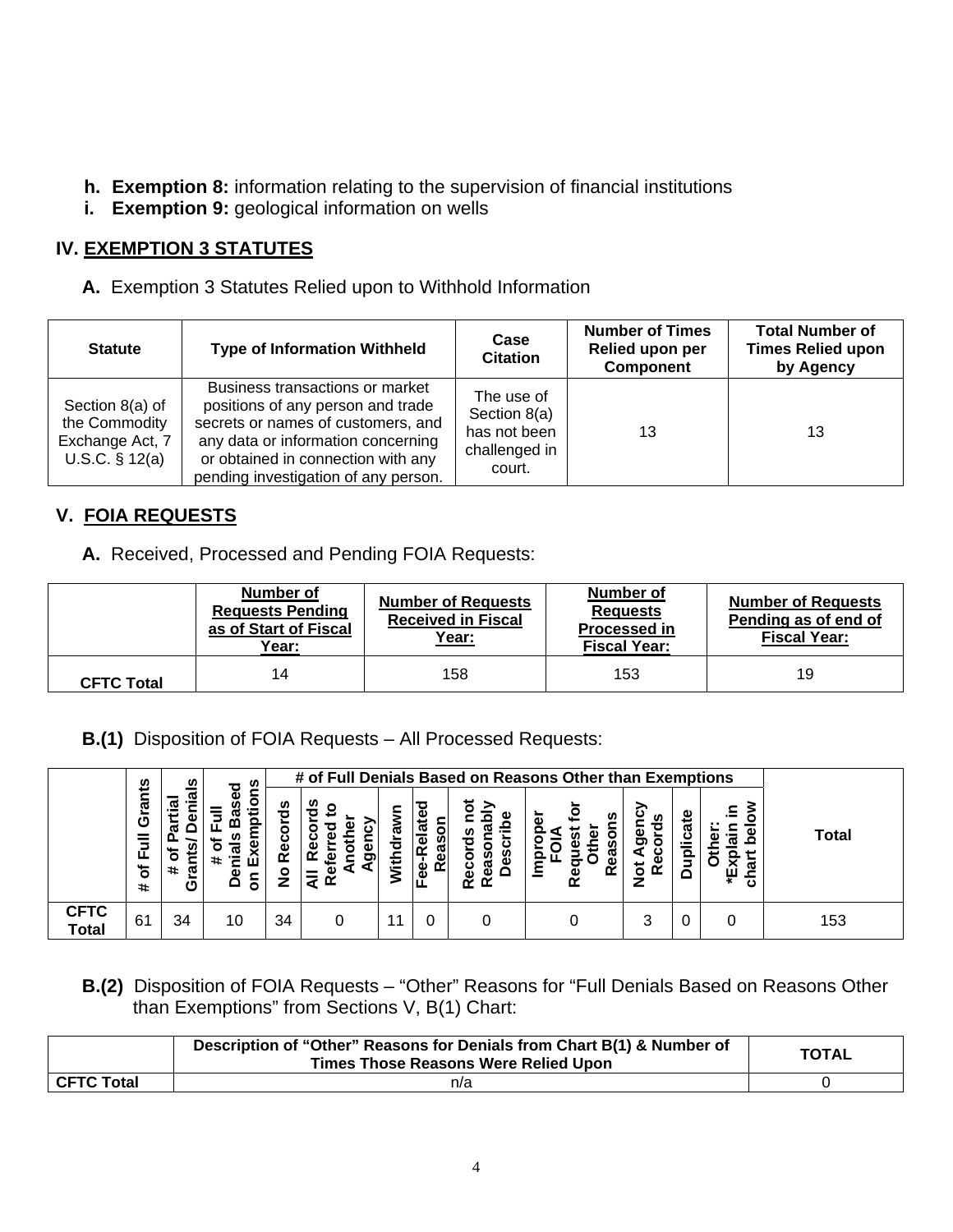# **B.(3)** Disposition of FOIA Requests – Number of Times Exemptions Applied

|                             | Ex. |    | Ex. 2   Ex. 3   Ex. 4   Ex. 5   Ex. 6 |  | Ex.<br>7(A) | Ex.<br>7(B) | Ex.<br>7(C) | Ex.<br>7(D) | Ex.<br>7(E) | Ex.<br>7(F) | Ex. 8 | Ex. 9 |
|-----------------------------|-----|----|---------------------------------------|--|-------------|-------------|-------------|-------------|-------------|-------------|-------|-------|
| <b>CFTC</b><br><b>Total</b> |     | 13 | 22                                    |  |             |             |             |             |             |             | 12    |       |

# **VI. ADMINISTRATIVE APPEALS OF INITIAL DETERMINATIONS OF FOIA REQUESTS**

 **A.** Received, Processed and Pending Administrative Appeals:

| <b>Number of Appeals</b><br>Pending as of Start of<br><b>Fiscal Year</b> | <b>Number of Appeals</b><br><b>Received in Fiscal Year</b> | <b>Number of Appeals</b><br><b>Processed in Fiscal Year</b> | <b>Number of Appeals</b><br>Pending as of End of<br><b>Fiscal Year</b> |
|--------------------------------------------------------------------------|------------------------------------------------------------|-------------------------------------------------------------|------------------------------------------------------------------------|
|                                                                          |                                                            |                                                             |                                                                        |

# **B.** Disposition of Administrative Appeals – All Processed Appeals:

| <b>Number Affirmed</b><br>on Appeal | <b>Number Partially</b><br><b>Affirmed &amp; Partially</b><br><b>Reversed/Remanded on</b><br>Appeal | <b>Number Completely</b><br><b>Reversed/Remanded on</b><br>Appeal | Number of<br><b>Appeals Closed</b><br>for Other Reasons | <b>TOTAL</b> |
|-------------------------------------|-----------------------------------------------------------------------------------------------------|-------------------------------------------------------------------|---------------------------------------------------------|--------------|
|                                     |                                                                                                     |                                                                   |                                                         |              |

 **C.(1)** Reasons for Denial on Appeal – Number of Times Exemptions Applied:

|  |  |  | $\Big $ Ex. 1 $\Big $ Ex. 2 $\Big $ Ex. 3 $\Big $ Ex. 4 $\Big $ Ex. 5 $\Big $ Ex. 6 $\Big $ Ex. $\Big $ Ex. $\Big $ Ex. $\Big $ Ex. $\Big $ Ex. $\Big $ Ex. $\Big $ Ex. $\Big $ Ex. $\Big $ Ex. $\Big $ Ex. $\Big $ Ex. $\Big $ Ex. $\Big $ Ex. $\Big $ Ex. $\Big $ Ex. |  |                     | $Ex. 8$ $Ex. 9$ |
|--|--|--|-------------------------------------------------------------------------------------------------------------------------------------------------------------------------------------------------------------------------------------------------------------------------|--|---------------------|-----------------|
|  |  |  | 0 2 0 0 0 0                                                                                                                                                                                                                                                             |  | $0 \quad   \quad 0$ |                 |

**C.(2)** Reasons for Denial on Appeal – Reasons Other than Exemptions:

| <b>Records</b><br>$\frac{6}{5}$ | Referred<br>Request<br>Level<br>Records<br>at Initial | Withdrawn<br>Request | Fee-Related<br>Reason | not<br>Reasonably<br><b>Described</b><br>Records | Reasons<br>Request<br>Improper<br>Other<br>for | Not Agency<br>Records | <b>Duplicate Request</b><br>or Appeal | ≘.<br>itigation<br>Request | ৳<br><b>Appeal Based</b><br><b>Denial</b><br><b>Solely on Denux</b><br>Request for<br>Processing<br>Expedited | ≘.<br>Other *Explain<br>Chart Below |
|---------------------------------|-------------------------------------------------------|----------------------|-----------------------|--------------------------------------------------|------------------------------------------------|-----------------------|---------------------------------------|----------------------------|---------------------------------------------------------------------------------------------------------------|-------------------------------------|
|                                 |                                                       | 0                    |                       |                                                  |                                                | 0                     | 0                                     |                            | $\theta$                                                                                                      |                                     |

 **C.(3)** Reasons for Denial on Appeal – "Other" Request from Section VI, C.(2) Chart:

**Description of "Other" Reasons for Denial on Appeal from Chart C.(2) & TOTAL**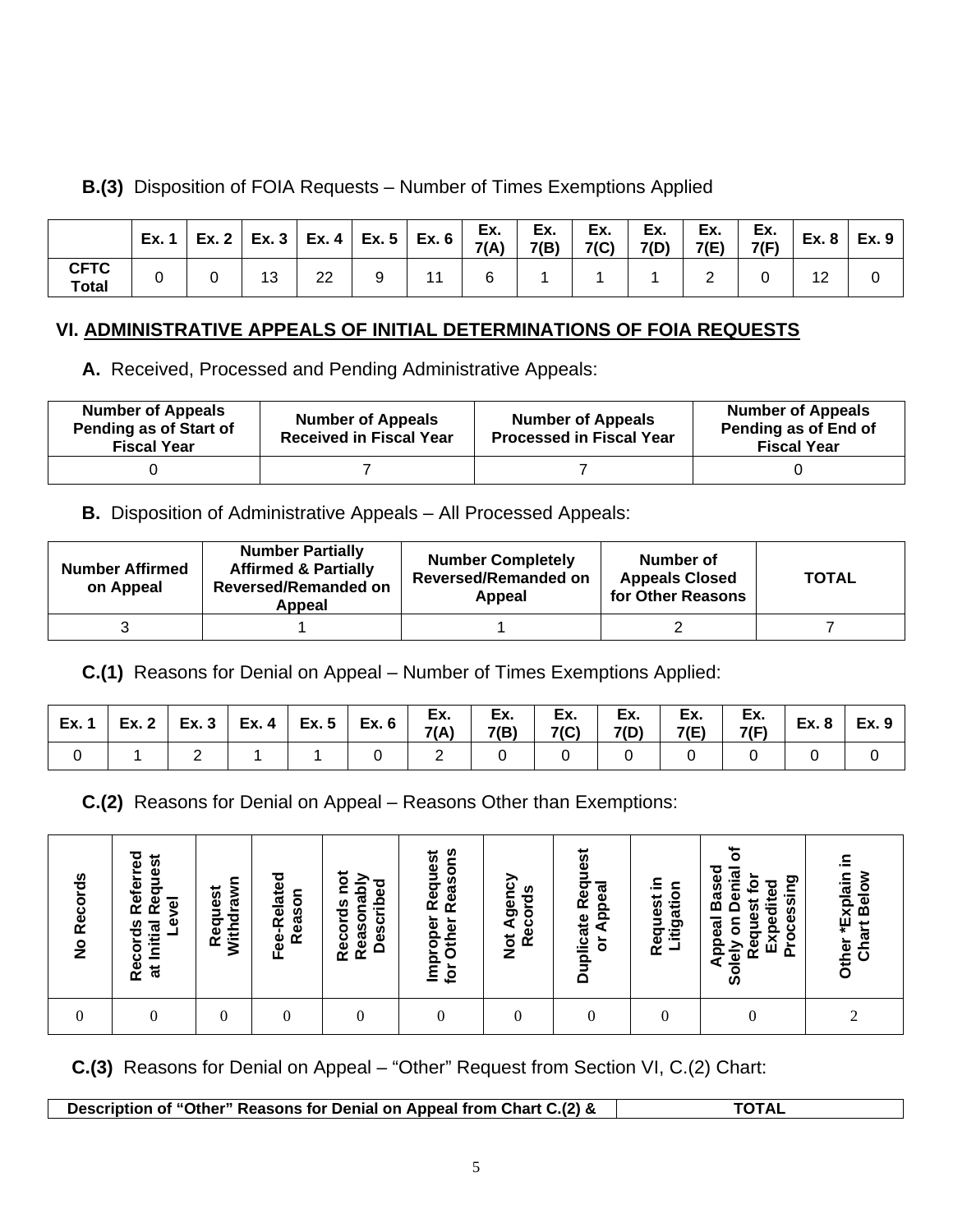| Number of Times Those Reasons Were Relied Upon                                                                |  |
|---------------------------------------------------------------------------------------------------------------|--|
| FOIA provides for review only in instances where request for records have been<br>denied in whole or in part. |  |

 **C.(4)** Response Time for Administrative Appeals:

| <b>Median Number of Days</b> | <b>Average Number of Davs</b> | <b>Lowest Number of Davs</b> | .<br><b>Highest Number of Davs</b> |
|------------------------------|-------------------------------|------------------------------|------------------------------------|
|                              |                               |                              |                                    |

#### **C.(5)** Ten Oldest Pending Administrative Appeals:

|                                                                        | $10^{th}$<br><b>Oldest</b><br>Appeal | 9 <sup>th</sup> | $8^{\text{th}}$ | $-th$ | 6 <sup>th</sup> | $5^{\text{th}}$ | 4 <sup>th</sup> | 3 <sup>rd</sup> | 2 <sup>nd</sup> | Oldest<br><b>Appeal</b> |
|------------------------------------------------------------------------|--------------------------------------|-----------------|-----------------|-------|-----------------|-----------------|-----------------|-----------------|-----------------|-------------------------|
| Date of<br><b>Receipt</b><br>of Ten<br><b>Oldest</b><br><b>Appeals</b> | n/a                                  | n/a             | n/a             | n/a   | n/a             | n/a             | n/a             | n/a             | n/a             | n/a                     |
| # of Days<br>Pending                                                   | 0                                    | 0               | 0               | 0     | 0               | 0               | 0               | 0               | 0               | 0                       |

#### **VII. FOIA REQUESTS: RESPONSE TIME FOR PROCESSED AND PENDING REQUESTS\***

 **A.** Processed Requests – Response Time for all Processed Perfected Requests:

|                   | <b>Simple</b>                             |                                     |                                    |                                     | <b>Expedited Processing</b>               |                                     |                                    |                                            |
|-------------------|-------------------------------------------|-------------------------------------|------------------------------------|-------------------------------------|-------------------------------------------|-------------------------------------|------------------------------------|--------------------------------------------|
|                   | <b>Median</b><br><b>Number</b><br>of Davs | Average<br><b>Number</b><br>of Davs | Lowest<br><b>Number</b><br>of Davs | Highest<br><b>Number</b><br>of Davs | <b>Median</b><br><b>Number</b><br>of Davs | Average<br><b>Number</b><br>of Davs | Lowest<br><b>Number</b><br>of Davs | <b>Highest</b><br><b>Number</b><br>of Davs |
| <b>CFTC Total</b> | 13                                        | 22.79                               |                                    | 253                                 |                                           |                                     |                                    |                                            |

 **B.** Processed Requests – Response Time for Perfected Request in Which Information Was Granted:

|                   | <b>Simple</b>                             |                              |                                    |                                            | <b>Expedited Processing</b>        |                                     |                                    |                                            |
|-------------------|-------------------------------------------|------------------------------|------------------------------------|--------------------------------------------|------------------------------------|-------------------------------------|------------------------------------|--------------------------------------------|
|                   | <b>Median</b><br><b>Number</b><br>of Davs | Average<br>Number<br>of Davs | Lowest<br><b>Number</b><br>of Davs | <b>Highest</b><br><b>Number</b><br>of Davs | <b>Median</b><br>Number<br>of Davs | Average<br><b>Number</b><br>of Davs | Lowest<br><b>Number</b><br>of Davs | <b>Highest</b><br><b>Number</b><br>of Davs |
| <b>CFTC Total</b> | 14                                        | 24.46                        |                                    | 253                                        |                                    |                                     |                                    |                                            |

**C.** Processed Requests – Response Time in Day Increments:

|                             | <b>Simple Request</b> |           |           |              |            |                |                |                |                |                |                |                |         |              |
|-----------------------------|-----------------------|-----------|-----------|--------------|------------|----------------|----------------|----------------|----------------|----------------|----------------|----------------|---------|--------------|
| <b>Days</b>                 | $1 - 20$              | $21 - 40$ | 41-<br>60 | $61 -$<br>80 | 81-<br>100 | $101 -$<br>120 | $121 -$<br>140 | $141 -$<br>160 | $161 -$<br>180 | $181 -$<br>200 | $201 -$<br>300 | $301 -$<br>400 | $401 +$ | <b>TOTAL</b> |
| <b>CFTC</b><br><b>Total</b> | 96                    | 31        | 16        | 4            | 3          |                | 0              | 0              |                | 0              |                | 0              | 0       | 153          |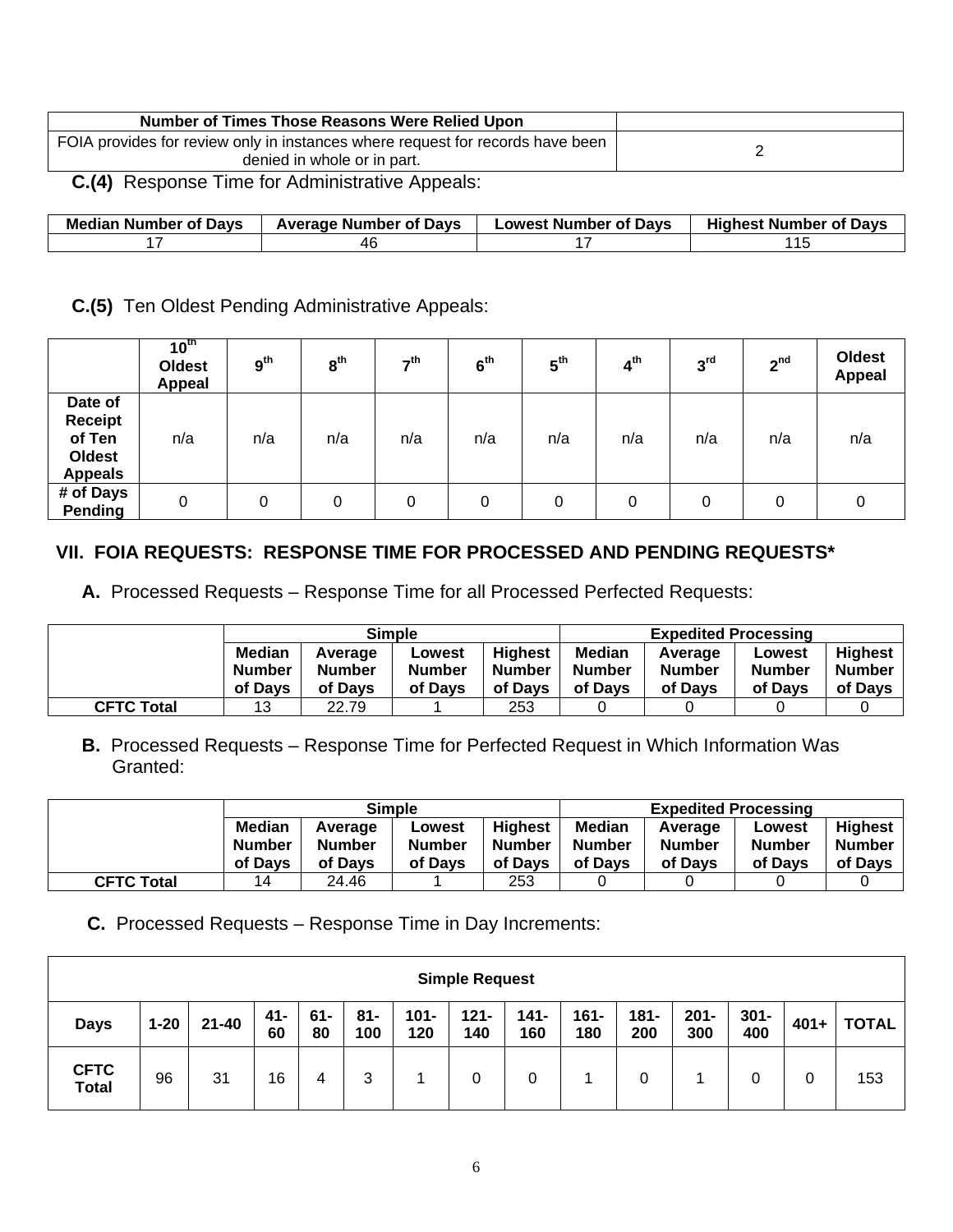|                             | <b>Request Granted Expedited Processing</b> |           |           |              |            |                |                |                |                |                |                |                |        |              |
|-----------------------------|---------------------------------------------|-----------|-----------|--------------|------------|----------------|----------------|----------------|----------------|----------------|----------------|----------------|--------|--------------|
| <b>Days</b>                 | $1 - 20$                                    | $21 - 40$ | 41-<br>60 | $61 -$<br>80 | 81-<br>100 | $101 -$<br>120 | $121 -$<br>140 | $141 -$<br>160 | $161 -$<br>180 | $181 -$<br>200 | $201 -$<br>300 | $301 -$<br>400 | $401+$ | <b>TOTAL</b> |
| <b>CFTC</b><br><b>Total</b> | 0                                           | 0         |           | 0            | 0          | 0              | 0              | 0              | 0              | 0              |                | 0              | 0      |              |

**D.** Pending Requests – All Pending Perfected Requests:

|                   |               |               | <b>Simple</b> |                | <b>Expedited Processing</b> |               |               |                |
|-------------------|---------------|---------------|---------------|----------------|-----------------------------|---------------|---------------|----------------|
|                   | <b>Median</b> | Average       | Lowest        | <b>Highest</b> | <b>Median</b>               | Average       | Lowest        | <b>Highest</b> |
|                   | <b>Number</b> | <b>Number</b> | <b>Number</b> | <b>Number</b>  | <b>Number</b>               | <b>Number</b> | <b>Number</b> | <b>Number</b>  |
|                   | of Davs       | of Davs       | of Davs       | of Davs        | of Davs                     | of Davs       | of Davs       | of Days        |
| <b>CFTC Total</b> | 84            | 102.5         | 5             | 227            |                             |               |               |                |

**E.** Pending Requests – Ten Oldest Pending Perfected Requests:

|              | 10 <sup>th</sup> Oldest<br><b>Request and</b><br>Number of<br><b>Days</b><br>Pending | 9 <sup>th</sup> | 8 <sup>th</sup> | 7 <sup>th</sup> | 6 <sup>th</sup> | 5 <sup>th</sup> | 4 <sup>th</sup> | 3 <sup>rd</sup> | 2 <sup>nd</sup> | <b>Oldest</b><br><b>Request</b><br>and<br><b>Number of</b><br><b>Days</b><br>Pending |
|--------------|--------------------------------------------------------------------------------------|-----------------|-----------------|-----------------|-----------------|-----------------|-----------------|-----------------|-----------------|--------------------------------------------------------------------------------------|
| <b>CFTC</b>  | Date rec'd :<br>6/28/2010                                                            | 6/7/10          | 6/4/10          | 5/27/10         | 5/26/10         | 5/4/10          | 3/22/10         | 1/21/10         | 12/30/09        | 10/29/09                                                                             |
| <b>Total</b> | $#$ of days:<br>66                                                                   | 81              | 82              | 87              | 88              | 104             | 145             | 172             | 226             | 227                                                                                  |

#### **VIII. REQUESTS FOR EXPEDITED PROCESSING AND REQUESTS FOR FEE WAIVER\***

# **A.** Requests for Expedited Processing:

|                   | <b>Number</b><br>Granted | <b>Number Denied</b> | <b>Median Number</b><br>of Days to<br><b>Adjudicate</b> | <b>Average Number</b><br>of Days to<br>Adjudicate | <b>Number</b><br><b>Adjudicated</b><br><b>Within Ten</b><br><b>Calendar Days</b> |
|-------------------|--------------------------|----------------------|---------------------------------------------------------|---------------------------------------------------|----------------------------------------------------------------------------------|
| <b>CFTC Total</b> |                          |                      |                                                         |                                                   |                                                                                  |

\*The CFTC did not receive any requests for expedited processing.

# **B.** Requests for Fee Waiver:

|                   | Granted | <b>Denied</b> | <b>Median Number of</b><br><b>Days to Adjudicate</b> | <b>Average Number of Days to</b><br><b>Adiudicate</b> |
|-------------------|---------|---------------|------------------------------------------------------|-------------------------------------------------------|
| <b>CFTC Total</b> |         |               |                                                      |                                                       |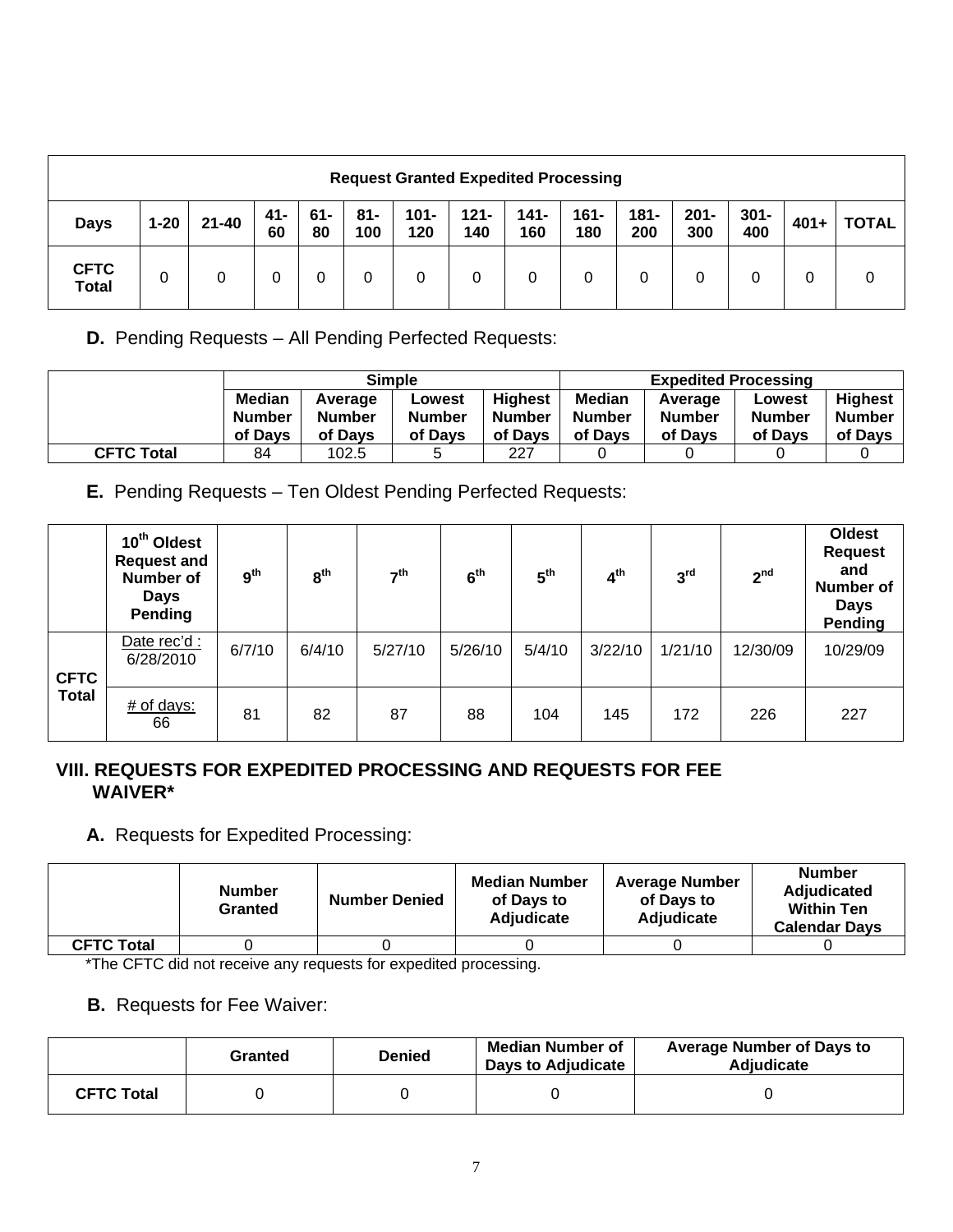\*The CFTC did not receive any requests for fee waiver.

## **IX. FOIA PERSONNEL AND COSTS**

|                      |                                               | <b>A. PERSONNEL</b>                                                |                                                            | <b>B. COSTS</b>           |                                   |                   |  |
|----------------------|-----------------------------------------------|--------------------------------------------------------------------|------------------------------------------------------------|---------------------------|-----------------------------------|-------------------|--|
|                      | Number of<br>"Full-Time<br><b>FOIA Staff"</b> | Number of<br>"Equivalent<br><b>Full-Time</b><br><b>FOIA Staff"</b> | <b>Total Number</b><br>of "Full-Time<br><b>FOIA Staff"</b> | <b>Processing</b><br>Cost | <b>Litigation-Related</b><br>Cost | <b>Total Cost</b> |  |
| <b>CFTC</b><br>Total |                                               | .325%                                                              | 1.325%                                                     | \$148,270.76              |                                   | \$148,270.76      |  |

### **X. FEES COLLECTED FOR PROCESSING REQUESTS**

|                   | Total amount of fees collected by agency for<br>processing requests: | Percentage of total costs: |
|-------------------|----------------------------------------------------------------------|----------------------------|
| <b>CFTC Total</b> | \$1,629.42                                                           | 10%                        |

#### **XI. FOIA REGULATIONS (Including Fee Schedule)**

The Commission's FOIA regulations, 17 C.F.R. § 145, can be found on the Commission's web site at: <http://www.cftc.gov/foi/foiareference/cftcfoiaguide.html>

### **XII. BACKLOGS, CONSULTATIONS, AND COMPARISONS**

**A.** Backlogs of FOIA Requests and Administrative Appeals:

|                   | <b>Number of Backlogged Requests</b><br>as of End of Fiscal Year | Number of Backlogged Appeals as of End<br>of Fiscal Year |
|-------------------|------------------------------------------------------------------|----------------------------------------------------------|
| <b>CFTC Total</b> | 16                                                               |                                                          |

 **B.** Consultations on FOIA Requests – Received, Processed, and Pending Consultations:

|                   | Number of                    |                            | Number of                  | Number of                  |
|-------------------|------------------------------|----------------------------|----------------------------|----------------------------|
|                   | <b>Consultations</b>         | Number of                  | <b>Consultations</b>       | <b>Consultations</b>       |
|                   | <b>Received from Other</b>   | <b>Consultations</b>       | <b>Received from Other</b> | <b>Received from Other</b> |
|                   | <b>Agencies that Were</b>    | <b>Received from Other</b> | <b>Agencies that Were</b>  | <b>Agencies that Were</b>  |
|                   | <b>Pending at Your</b>       | <b>Agencies During the</b> | <b>Processed by Your</b>   | <b>Pending at Your</b>     |
|                   | <b>Agency as of Start of</b> | <b>Fiscal Year</b>         | <b>Agency During the</b>   | Agency as of End of        |
|                   | the Fiscal Year              |                            | <b>Fiscal Year</b>         | the Fiscal Year            |
| <b>CFTC Total</b> |                              |                            |                            |                            |

 **C.** Consultations on FOIA Requests – Ten Oldest Consultations Received from Other Agencies and Pending at Your Agency:

|             | 10 <sup>th</sup> Oldest<br><b>Consultation and</b><br><b>Number of Days</b><br>Pending | Ωth | $\mathsf{a}$ th | $\rightarrow$ th | c <sup>th</sup> | гth | ⊿th | <sub>o</sub> rd | $\sim$ nd | <b>Oldest Consultation</b><br>and Number of Days<br>Pending |
|-------------|----------------------------------------------------------------------------------------|-----|-----------------|------------------|-----------------|-----|-----|-----------------|-----------|-------------------------------------------------------------|
| <b>CFTC</b> |                                                                                        |     |                 |                  |                 |     |     |                 |           | Rec'd:                                                      |